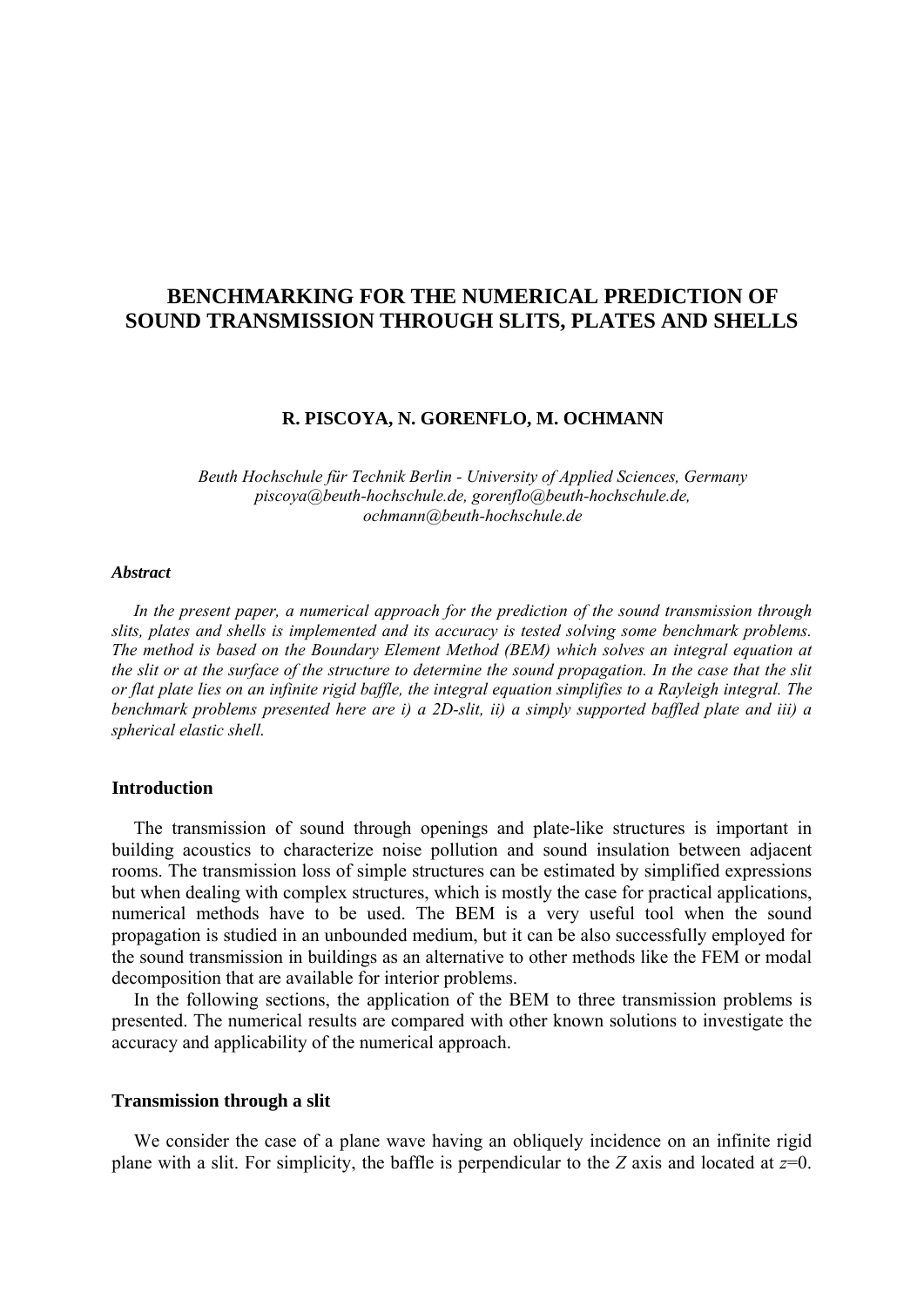The media below and above the baffle are not necessarily the same. The surface of the slit is denoted by *S*.



*Fig. 1: Transmission of a plane wave through a slit* 

The sound field at both sides of the infinite baffle is given by the expressions

$$
p_1 = p_{inc} + p_{ref} + \int_{S} \frac{\partial p_1^S}{\partial n} g_{H,1} dS \quad \text{in Region 1}
$$
  

$$
p_2 = -\int_{S} \frac{\partial p_2^S}{\partial n} g_{H,2} dS \quad \text{in Region 2}
$$
 (1)

where  $p_{ref}$  is the sound wave reflected specularly at the baffle without the slit and  $g_{H1}$  and  $g_{H2}$ are the Green's functions in each medium with vanishing normal derivative at the baffle

$$
\frac{\partial g_{H,1}}{\partial n} = \frac{\partial g_{H,2}}{\partial n} = 0.
$$
 (2)

Expressions (1) are valid for the two- and three-dimensional case, but the Green's functions are different

$$
g_{H} = \begin{cases} \frac{1}{2j} H_{0}^{(2)}(k|\vec{x} - \vec{y}|) & \text{in 2D} \\ \frac{e^{-jk|\vec{x} - \vec{y}|}}{2\pi |\vec{x} - \vec{y}|} & \text{in 3D} \end{cases}
$$
(3)

In the slit, the sound pressure and the normal particle velocity must be continuous. These conditions lead to the relation:

$$
\int_{S} j \omega v_n^{S} (\rho_1 g_{H1} + \rho_2 g_{H2}) dS = p_{inc}|_{z=0} + p_{ref}|_{z=0} . \tag{4}
$$

For the plane wave,  $p_{ref}|_{z=0} = p_{inc}|_{z=0}$  and if the same medium is assumed at both sides of *p p*  $p_1^S$   $\partial p_2^S$   $\partial p_3^S$ 

the baffle, *n n n*  $\frac{\partial p_1^S}{\partial n} = \frac{\partial p_2^S}{\partial n} = \frac{\partial p^S}{\partial n}$  and Eq. (4) is simplified to

$$
-\int_{S} \frac{\partial p^{S}}{\partial n} g_{H} dS = p_{inc}|_{z=0} . \qquad (5)
$$

Eq.  $(5)$  together with Eq.  $(1)$  shows that the sound pressure in the slit is the same as if there were no baffle at all, which is a somewhat surprising result.

For the numerical calculations, the area of the slit is discretized in a finite number of elements  $(N_e)$  and nodes  $(N_n)$ . Considering constant elements, i.e. all quantities are constant over an element, the surface integral can be expressed as a sum over all elements. A system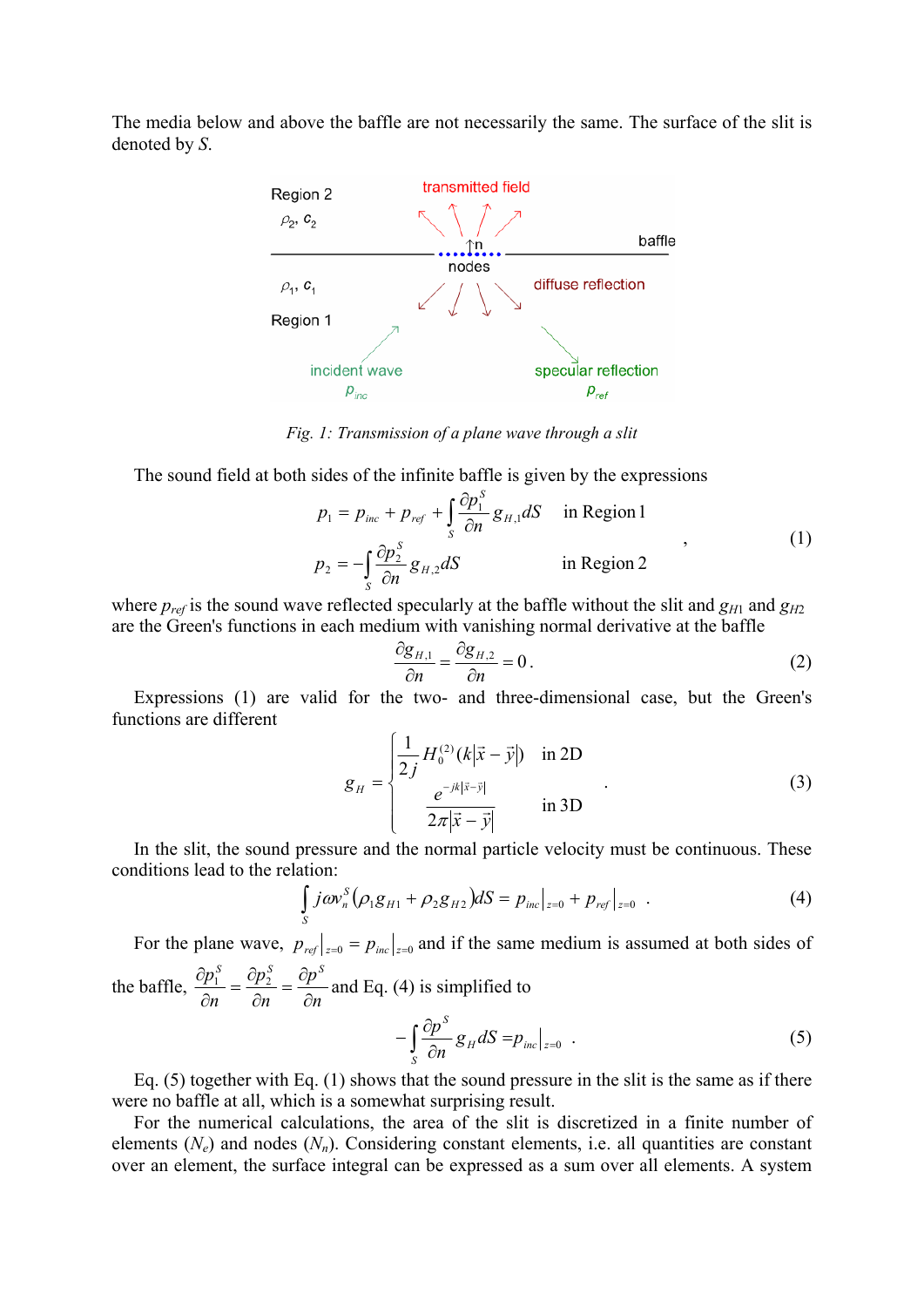of equations is built and the normal derivative of the sound pressure in each element can be obtained. The sound field at every point of the space can be calculated once  $\partial p / \partial n$  is known. As a well known practical rule of thumb points out, at least six points per wavelength are needed in order to obtain good accuracy.

The results obtained by the numerical approach can be validated by comparing them with an analytical approach for the case of a two-dimensional slit of length 2 (see [1]).

The integral equation in 2D to be solved has  $\partial p / \partial n$  as unknown variable

$$
\int_{-1}^{1} \phi(x') H_0^{(2)}(k|x - x'|) dx' = f(x) , \qquad (6)
$$

with  $\phi = \partial p / \partial n$  and  $f = -j2p|_{z=0}$ . According to [1],  $\phi$  can be expanded in a series of even or odd functions depending on whether *f* is even or odd.

$$
\phi(x) = \sum_{n} c_n \begin{Bmatrix} \phi_n^{(e)}(x) \\ \phi_n^{(o)}(x) \end{Bmatrix}
$$
 (7)

with

$$
\phi_{2j+1}^{(e)}(x) = x^{2j} \cos(kx) \text{ and } \phi_{2j+2}^{(e)}(x) = x^{2j+1} \sin(kx) \text{ or}
$$
  

$$
\phi_{2j+1}^{(o)}(x) = x^{2j} \sin(kx) \text{ and } \phi_{2j+2}^{(o)}(x) = x^{2j+1} \cos(kx) .
$$

Inserting Eq. (7) into (6) yields,

$$
\sum_{n} c_{n} \int_{-1}^{1} \left\{ \frac{\phi_{n}^{(e)}(x')}{\phi_{n}^{(o)}(x')} \right\} H_{0}^{(2)}(k|x-x'|) dx' = f(x) \quad . \tag{8}
$$

The integrals in (8) can be computed explicitly

$$
\int_{-1}^{1} \phi_n^{(e)}(x') H_0^{(2)}(k|x-x'|) dx' = f_n^{(e)}(x) \quad , \tag{9}
$$

$$
\int_{-1}^{1} \phi_n^{(o)}(x') H_0^{(2)}(k|x-x'|) dx' = f_n^{(o)}(x)
$$
 (10)

with

$$
f_n^{(e)}(x) = p_n^{(1)}(x)H_0^{(2)}(k|x+1|) + p_n^{(1)}(-x)H_0^{(2)}(k|x-1|) +
$$
  
\n
$$
q_n^{(1)}(x)\operatorname{sgn}(x+1)H_1^{(2)}(k|x+1|) - q_n^{(1)}(-x)\operatorname{sgn}(x-1)H_1^{(2)}(k|x-1|) ,
$$
  
\n
$$
f_n^{(e)}(x) = p_n^{(2)}(x)H_0^{(2)}(k|x+1|) - p_n^{(2)}(-x)H_0^{(2)}(k|x-1|) +
$$
  
\n
$$
q_n^{(2)}(x)\operatorname{sgn}(x+1)H_1^{(2)}(k|x+1|) + q_n^{(2)}(-x)\operatorname{sgn}(x-1)H_1^{(2)}(k|x-1|) ,
$$

where  $p_n^{(1)}$ ,  $q_n^{(1)}$ ,  $p_n^{(2)}$  and  $q_n^{(2)}$  are polynomials. One of the polynomials  $p_n^{(1)}$  and  $q_n^{(1)}$  is of degree *n* and the other of degree not greater than *n*. The same holds for  $p_n^{(2)}$  and  $q_n^{(2)}$ . The polynomial coefficients can be computed by recursion formulas.

Replacing (9) and (10) in (8) yields

$$
\sum_{n} c_n \begin{Bmatrix} f_n^{(e)}(x) \\ f_n^{(o)}(x) \end{Bmatrix} = f(x) . \tag{11}
$$

For a practical application, the series is truncated after  $N$  terms. The coefficients  $c_n$  are computed by solving a system of equations obtained by multiplying (11) with  $x^{2j} \cos(kx)$  if *f* is even or  $x^{2j+1} \cos(kx)$  if *f* is odd and integrating over the interval [-1,1],

$$
\sum_{n=1}^{N} c_n \left\{ \int_{-1}^{1} x^{2j} \cos(kx) f_n^{(e)}(x) dx \right\} = \int_{-1}^{1} \left\{ \frac{x^{2j}}{x^{2j+1}} \right\} \cos(kx) f(x) dx , j=0, 1, ..., N-1. (12)
$$

If *f* is neither even nor odd, one can solve two linear systems, one for the even part of *f*, that is  $[f(x) + f(-x)]/2$ , and one for the odd part  $[f(x) - f(-x)]/2$ .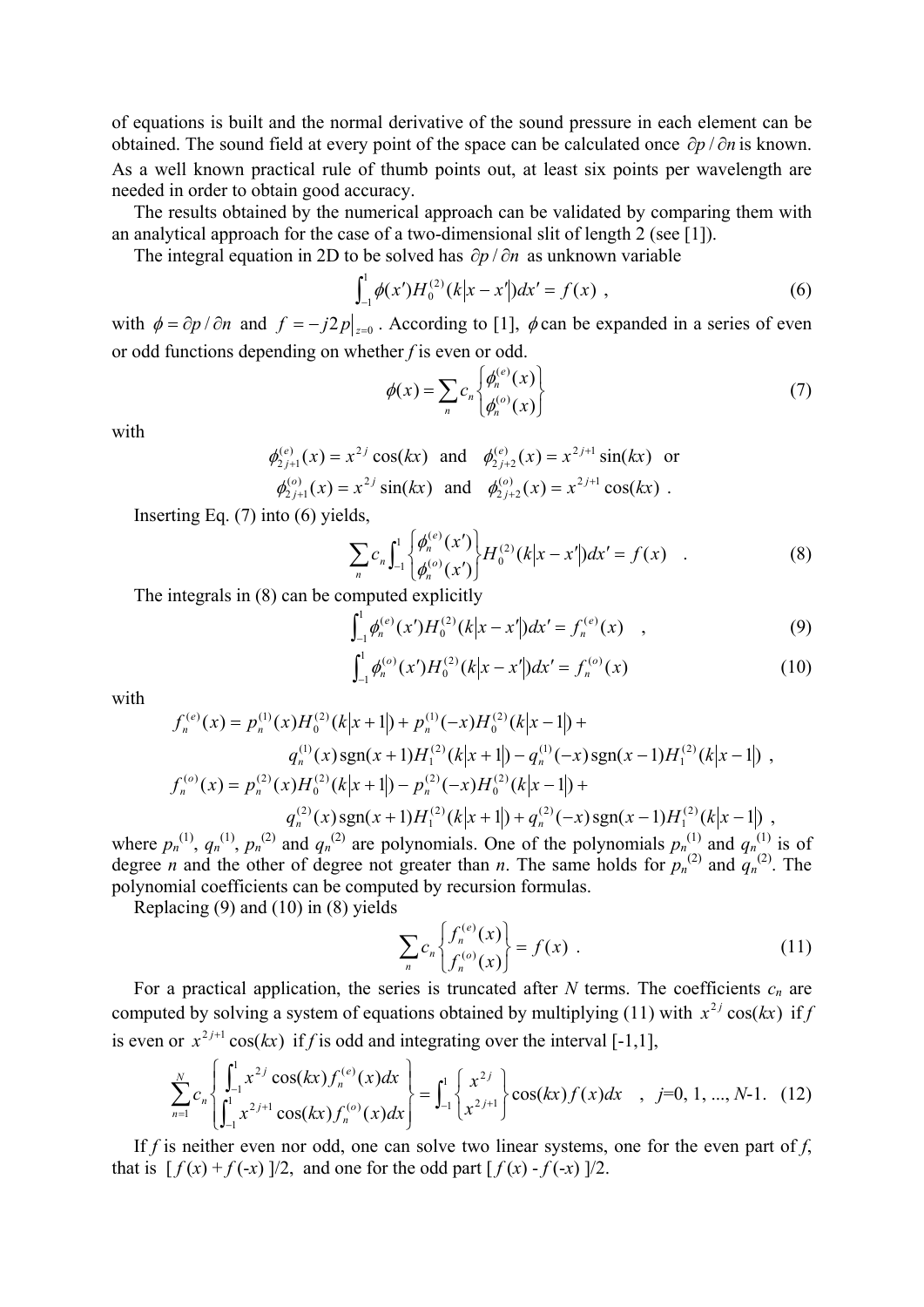

*Fig. 2: Normal derivative of the pressure in the slit at 200 Hz and 500 Hz, left: real part; right: imaginary part.* 

The agreement between the numerical and the analytical results is very good as shown in Fig. 2. The number of terms considered in the expansion (7) was ten (*N*=10) and it proved to be enough. The number of functions needed increases with the frequency as well as the number of nodes and elements for the numerical approach. The small differences in the pressure derivative in the slit do not affect the far field as can be seen in Fig. 3. The incidence angle of the wave is the same angle at which the transmitted wave has its maximum.



*Fig. 3: Directivity of the transmitted wave at 200 Hz and 500 Hz.*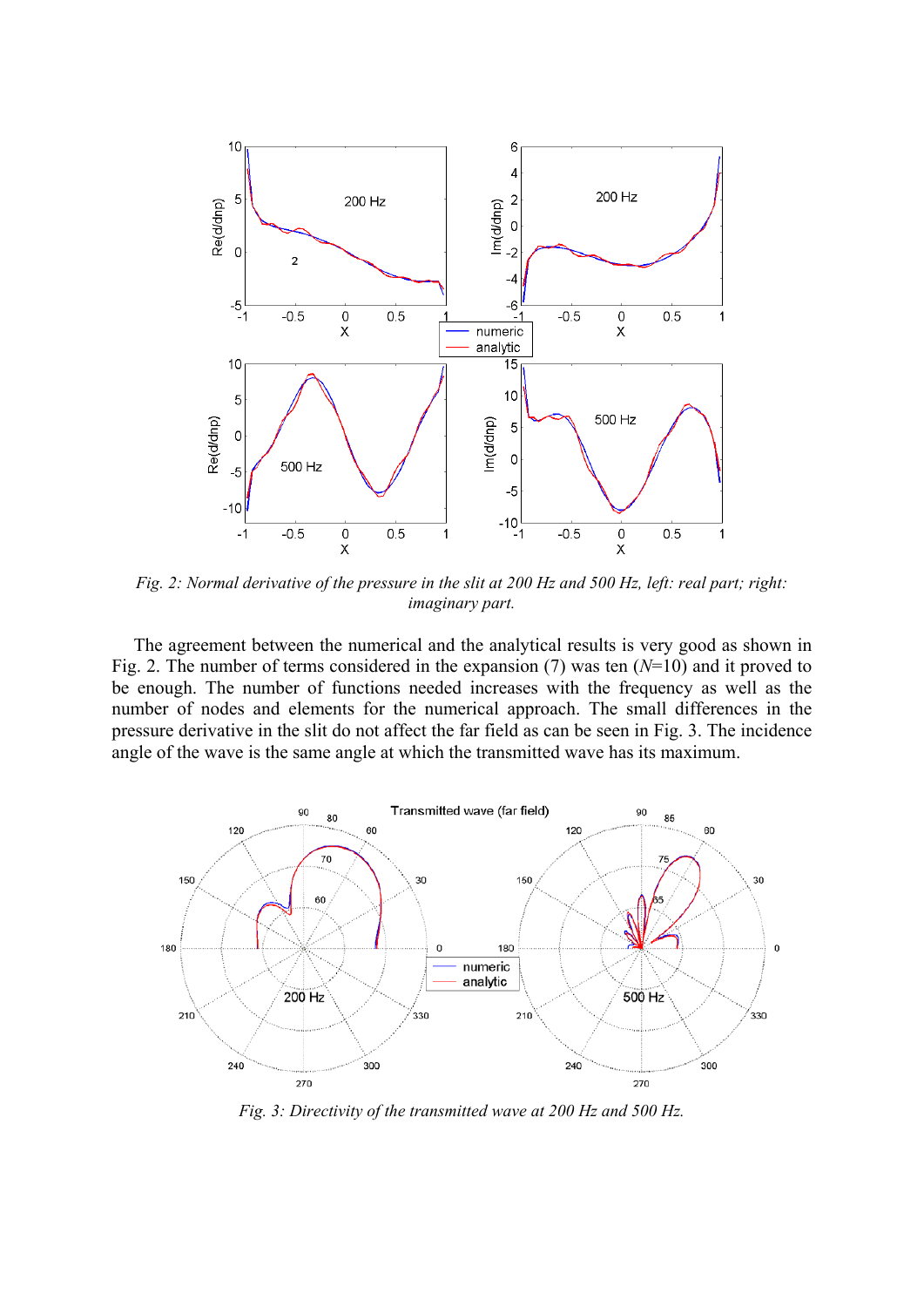#### **Transmission through a baffled plate**

We now cover the opening on the baffle with a thin flat plate. The sound field at both sides of the baffle is given by the same expressions (1). For this problem, we consider only the normal displacement of the plate. The normal displacement of the fluid that touches the plate is the same as the normal displacement of the plate  $u_f^s = u$ . Since  $\partial p / \partial n = \rho \omega^2 u_f$ , we write Eqs.  $(1)$  as

$$
p_1 = p_{inc} + p_{ref} + \rho_1 \omega^2 \int_S u g_{H,1} dS \quad \text{in Region 1}
$$
  
\n
$$
p_2 = -\rho_2 \omega^2 \int_S u g_{H,2} dS \quad \text{in Region 2}
$$
\n(13)

The plate is discretized in elements  $(N_e)$  and nodes  $(N_n)$ . The displacement of the center of the element satisfies the matrix equation

$$
\left(K - \omega^2 M\right)u = F^m \tag{14}
$$

where *M* is the mass matrix, *K* is the stiffness matrix and  $F^m$  is the vector of external loads defined as

$$
F_i^m = (p_{i1}^S - p_{i2}^S) A_i \tag{15}
$$

assuming again constant elements.

Combining Eqs. (13)-(15), the coupled system of equations for *u*,  $p_1^S$  and  $p_2^S$  is given by

$$
\begin{bmatrix} K - \omega^2 M & -A & A \\ -\rho_1 \omega^2 G_{H,1} & 1 & 0 \\ \rho_2 \omega^2 G_{H,2} & 0 & 1 \end{bmatrix} \begin{bmatrix} u \\ p_1^S \\ p_2^S \end{bmatrix} = \begin{bmatrix} 0 \\ p_{inc}^S + p_{ref}^S \\ 0 \end{bmatrix},
$$
 (16)

where *A* is the matrix containing the surface of the elements.

The system of Eqs.  $(16)$  can be reduced to a system of equations for *u* only:

$$
((K - \omega^2 M) - \rho_1 \omega^2 AG_{H1} - \rho_2 \omega^2 AG_{H2})u = A(p_{inc}^S + p_{ref}^S)
$$
 (17)

and the other variables are obtained directly from *u* using the relations

$$
p_1^S = p_{inc}^S + p_{ref}^S + \rho_1 \omega^2 G_{H,1} u \quad , \quad p_2^S = -\rho_2 \omega^2 G_{H,2} u \,. \tag{18}
$$

The system of equations in (17) can be very large if the discretization of the object is very fine, but it can be reduced if the displacement vector is expressed as a linear combination of structural modes in vacuum:

$$
u(\vec{x}) = \sum_{i} \alpha_{i} \phi_{i}(\vec{x}) \rightarrow u = \phi \alpha.
$$
 (19)

The coefficients  $\alpha_i$  are called participation factors. Normally they decrease with the order of the modes, so the number of modes needed to achieve results within a certain error margin should be much lower than the number of nodes. Assuming there is no damping in the structure, the modes are orthogonal and satisfy the equation

$$
(K - \omega_i M)\phi_i = 0 \quad \text{with} \quad \phi_j^T K \phi_i = \phi_j^T M \phi_i = 0 \quad , \quad i \neq j \quad . \tag{20}
$$

Replacing Eq. (19) in (17) and multiplying both sides by  $\phi^T$  we obtain

$$
((\widetilde{K} - \omega^2 \widetilde{M}) - \rho_1 \omega^2 Q_1 - \rho_2 \omega^2 Q_2)\alpha = b , \qquad (21)
$$

with

$$
\widetilde{K} = \phi^T K \phi \quad , \quad \widetilde{M} = \phi^T M \phi
$$
  

$$
Q_1 = \phi^T A G_{H,1} \phi \quad , \quad Q_2 = \phi^T A G_2 \phi \quad , \quad b = \phi^T A (p_{inc}^S + p_{ref}^S).
$$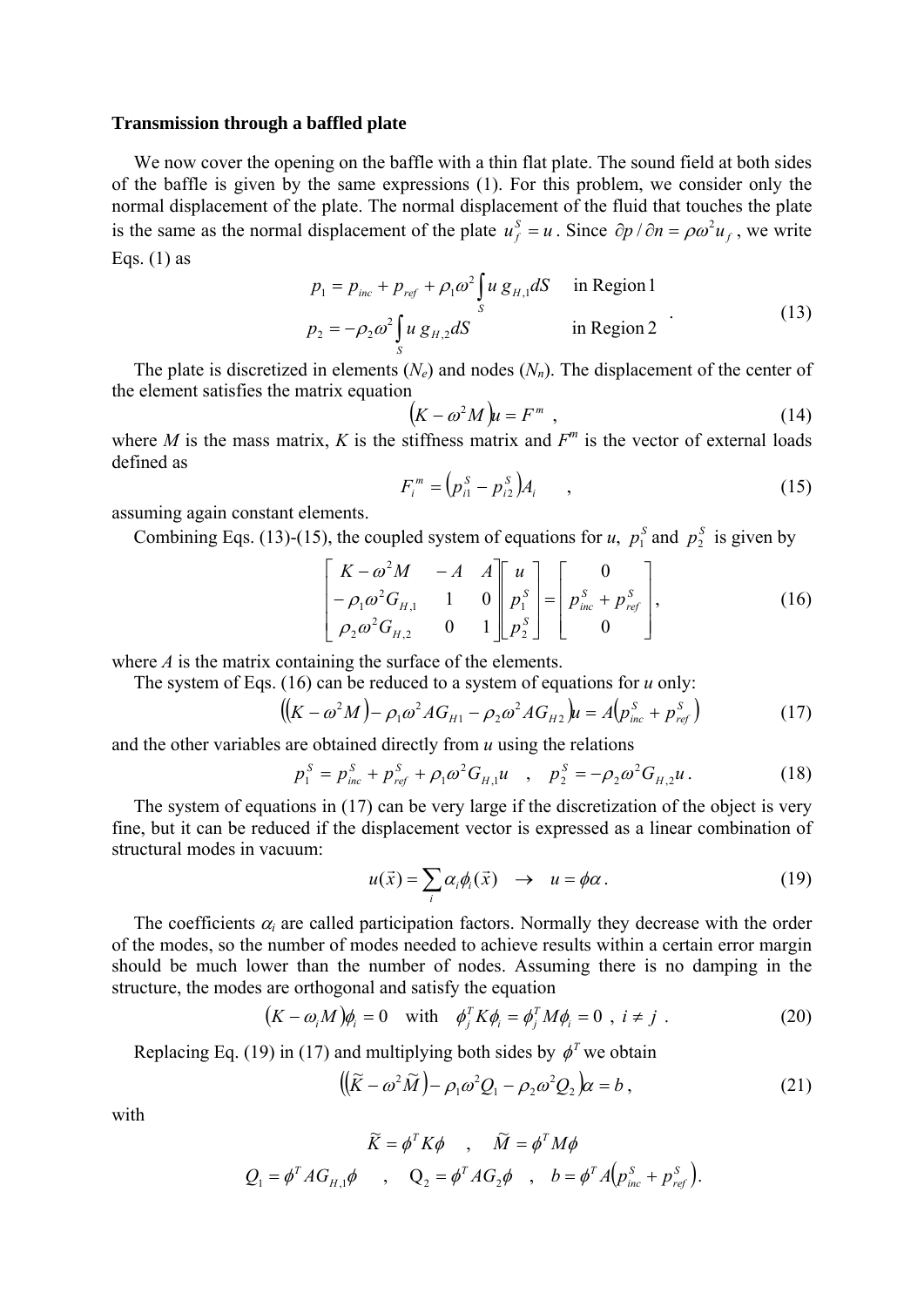The matrix to be inverted in Eq. (21) is a  $n \times n$  square matrix with  $n \le N_e$ ,  $n$ =number of modes. Because of the orthogonality of the eigenvectors and the symmetry of *K* and *M*, the matrices  $\tilde{K}$  and  $\tilde{M}$  are diagonal.

The transmission factor  $(\tau)$  of the baffled plate is given by the expression

$$
\tau = \frac{\text{transmitted power} (W_{tr})}{\text{incident power} (W_{inc})} ,
$$

with

$$
W_{tr} = \frac{1}{2} \int_{S} \text{Re} \Big( p_2^S \Big( - j \omega u^* \Big) \Big) dS \, , \, W_{inc} = \frac{1}{2} \int_{S} \text{Re} \Big( p_{inc} \Big( v_{n,inc}^S \Big)^* \Big) dS \, .
$$

To evaluate the accuracy of the results provided by this method, a comparison of the TL of a simply supported plate is made with the results obtained with a generalized model developed by Woodcock and Nicolas [2]. In their approach, the displacement of the plate is expanded in a basis of polynomials

$$
u(x, y) = \sum_{n,m} c_{nm} \left(\frac{2x}{a}\right)^n \left(\frac{2y}{b}\right)^m,
$$

where *a* and *b* are the dimensions of the plate, and general boundary conditions of elastic type are imposed along the contour through translational and rotational springs. The mass and stiffness matrices are obtained via a variational formulation and the eigenmodes and eigenfrequencies can be obtained solving an eigenvalue equation for the coefficients *cnm* similar to Eq. (20). For the transmission problem, the following matrix equation for the coefficients *cnm* is solved

$$
\left[K_{pqnm} - \omega^2 M_{pqnm} + j\omega \left(Z_{pqnm}^{(1)} + Z_{pqnm}^{(2)}\right)\right]c_{nm} = P_{pq}^{BP} ,\qquad (22)
$$

with

$$
P_{pq}^{BP} = \int_{-a/2}^{a/2} \int_{-b/2}^{b/2} 2p_{inc}(x, y, 0) \left(\frac{2x}{a}\right)^p \left(\frac{2y}{b}\right)^q dx dy , \qquad (23)
$$

$$
Z_{pqnm}^{(1,2)} = j\rho_{1,2}\omega \int_{-a/2}^{a/2} \int_{-b/2}^{b/2} g_{1,2}(x,y,x',y') \left(\frac{2x}{a}\right)^p \left(\frac{2y}{b}\right)^q \left(\frac{2x'}{a}\right)^n \left(\frac{2y'}{b}\right)^m dx'dy'dxdy
$$
 (24)

The vector  $P_{pq}^{BP}$  and the real part of the matrix  $Z_{pqnm}^{(1,2)}$  can be computed analytically in a direct way, while the imaginary part of  $Z_{pqnm}^{(1,2)}$  is much more complicated. According to [2], for light media,  $Im(Z_{pqnm}^{(1,2)})$  can be neglected.



*Fig. 4: Eigenfrequencies and Transmission Loss of a simply supported steel plate.*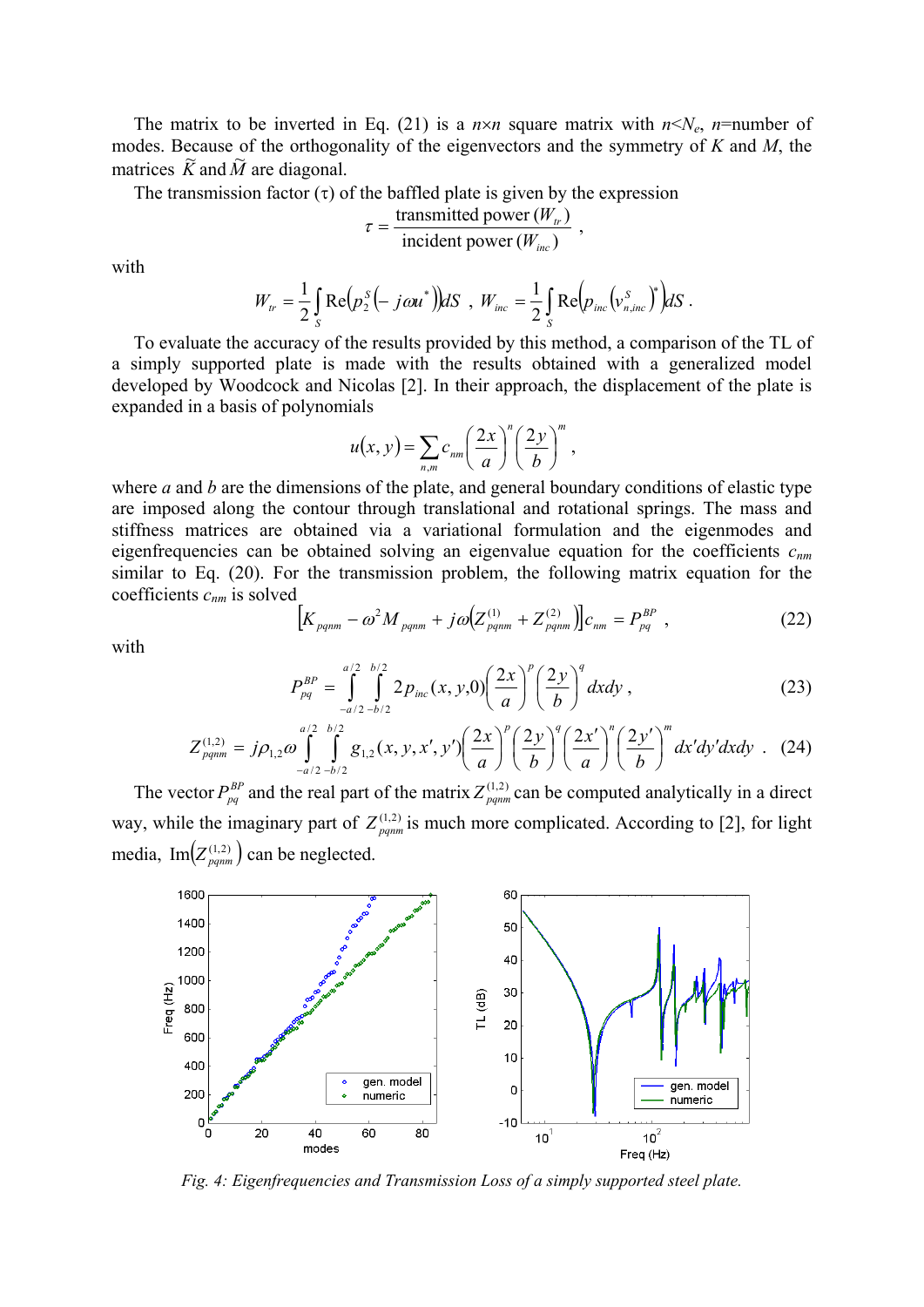In Fig. 4, a comparison of the eigenfrequencies and the TL of the baffled steel plate obtained with the numerical approach and the generalized model is shown. The first modes agree very well up to about 400 Hz, for higher modes the differences start to increase because the high eigenfrequencies in the generalized model demand a high accuracy in the calculation of the elements of *K* and *M*. The TL curves agree well in the low frequencies and the differences become bigger beyond 400 Hz, possibly because of the differences in the eigenfrequencies and also the omission of  $\text{Im}(Z_{pqnm}^{(1,2)})$ . That term becomes more significant if the plate is light compared to the medium as can be seen in Fig. 5. In that case, neglecting  $Im(Z_{pqnm}^{(1,2)})$  provides a big error.



*Fig. 5: Eigenfrequencies and Transmission Loss of a simply supported light plate.* 

### **Transmission through a thin shell**

We consider now a more general situation, where the incident plane wave encounters a three dimensional thin elastic body of thickness *h* and with arbitrary shape. The structure contains a fluid which may be different from the outside medium (Fig. 6)



*Fig. 6: Transmission of a plane wave through a thin shell.* 

The sound field inside and outside the body is given by the expressions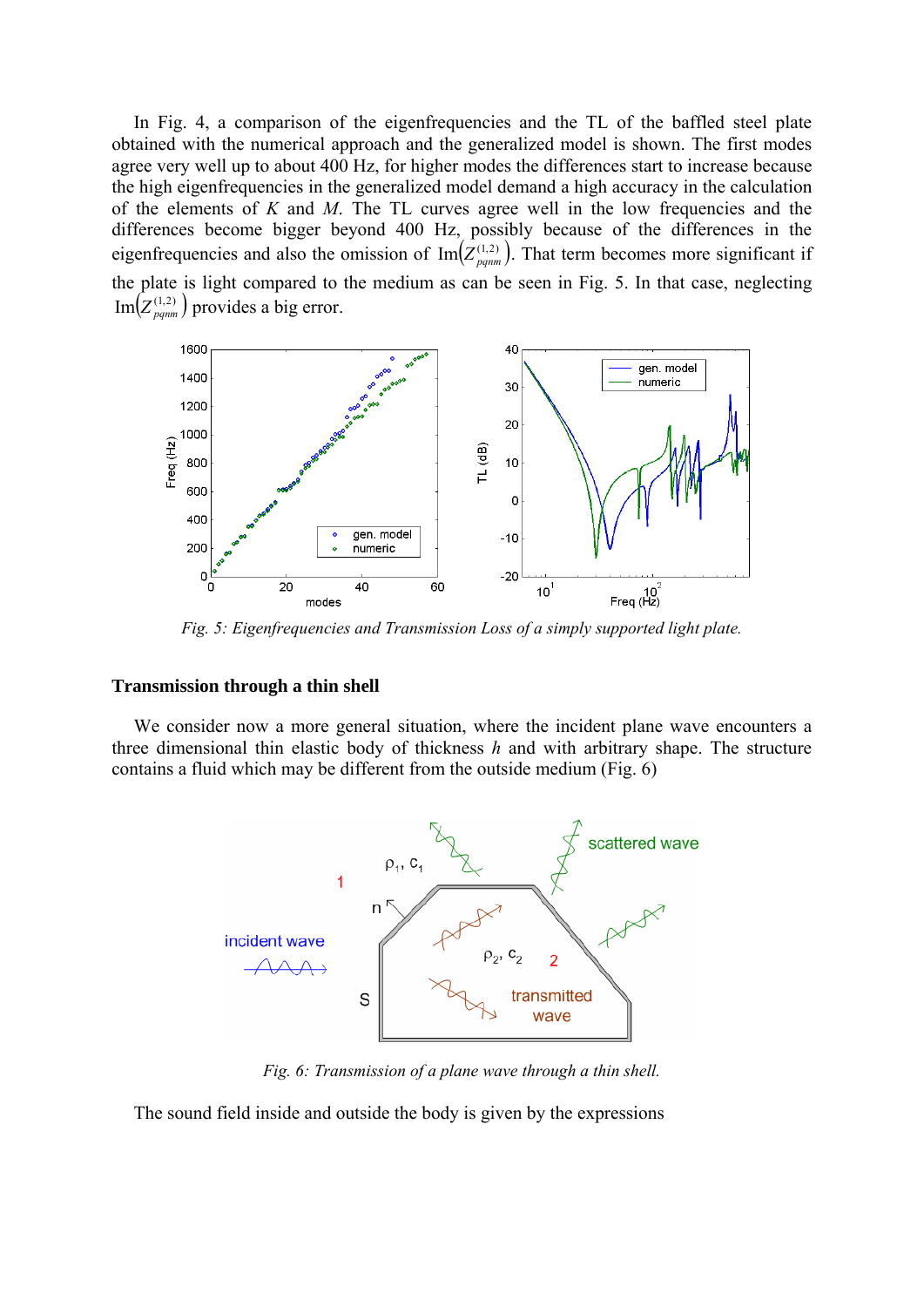$$
C_1 p_1 = \int_S \left( p_1^S \frac{\partial g_1}{\partial n_1} - \rho_1 \omega^2 u_n g_1 \right) dS + p_{inc} \quad \text{in 1}
$$
  
\n
$$
C_2 p_2 = -\int_S \left( p_2^S \frac{\partial g_2}{\partial n_2} - \rho_2 \omega^2 u_n g_2 \right) dS \quad \text{in 2}
$$
\n(25)

where  $u_n$  denotes the normal component of the displacement of the structure.

Discretizing the body with constant elements, and evaluating Eq. (25) at each element we obtain the matrix expressions

$$
(0.5I - H1)p1S = pincS - \rho1 \omega2 G1 un \text{ in 1}(0.5I + H2)p2S = \rho2 \omega2 G2 un \text{ in 2}
$$
 (26)

The motion of the body is given by Eq. (14) with

$$
u = [u_{x1} u_{y1} u_{z1} ... u_{xN} u_{yN} u_{zN}]^{T},
$$
  

$$
F^{m} = [F_{x1} F_{y1} F_{z1} ... F_{xN} F_{yN} F_{zN}]^{T},
$$

and the components of the load of the medium at the *i-th* element are defined as in [3]

$$
F_{xi} = -(p_{1i}^{S} - p_{2i}^{S})h_{xi}A_{i}, \quad F_{yi} = -(p_{1i}^{S} - p_{2i}^{S})h_{yi}A_{i}, \quad F_{zi} = -(p_{1i}^{S} - p_{2i}^{S})h_{zi}A_{i} \tag{27}
$$

Combining Eqs. (26), (27) and (14), a matrix equation for *u* can be deduced:

$$
[(K - \omega^2 M) - \rho_1 \omega^2 \tilde{N}^T (W S^{(1)}) \tilde{N} - \rho_2 \omega^2 \tilde{N}^T (W S^{(2)}) \tilde{N}]\mu = -\tilde{N}^T (PS) ,
$$
 (28)

with the following matrices

$$
\widetilde{N} = \begin{pmatrix} n_1 & 0 & \cdots & 0 \\ 0 & n_2 & 0 & \vdots \\ \vdots & 0 & \ddots & 0 \\ 0 & \cdots & 0 & n_E \end{pmatrix} , n_i = [n_{xi} n_{yi} n_{zi}] ,
$$
 (29)

$$
WS^{(k)} = \begin{pmatrix} W_{11}^{(k)} \Delta S_1 & W_{12}^{(k)} \Delta S_1 & \cdots & W_{1N}^{(k)} \Delta S_1 \\ W_{21}^{(k)} \Delta S_2 & W_{22}^{(k)} \Delta S_2 & \cdots & W_{2N}^{(k)} \Delta S_2 \\ \vdots & \vdots & \ddots & \vdots \\ W_{N1}^{(k)} \Delta S_N & W_{N2}^{(k)} \Delta S_N & \cdots & W_{NN}^{(k)} \Delta S_N \end{pmatrix}, PS = \begin{pmatrix} Hp_{i1} \Delta S_1 \\ Hp_{i2} \Delta S_2 \\ \vdots \\ Hp_{iN} \Delta S_N \end{pmatrix},
$$
(30)

$$
W^{(1)} = (0.5I - H_1)^{-1} G_1, \quad W^{(2)} = (0.5I + H_2)^{-1} G_2, \quad Hp = (0.5I - H_1)^{-1} p_{inc}. \tag{31}
$$

If the displacement is expanded in the eigenvalues in vacuum as in Eq. (19), the equation for the coefficients  $\alpha$  is written as

$$
\left\{\phi^{T}\left(K-\omega^{2}M\right)\phi+j\omega\left(Z_{1}+Z_{2}\right)\right\}\alpha=\left(\widetilde{N}\phi\right)^{T}\left(PS\right) ,\qquad (32)
$$

with

$$
Z_1 = j\omega \rho_1 \left(\widetilde{N}\phi\right)^T (W S^{(1)}) \widetilde{N}\phi\,,\tag{33}
$$

$$
Z_2 = j\omega \rho_2 \left(\tilde{N}\phi\right)^T (W S^{(2)}) \tilde{N}\phi \tag{34}
$$

In order to evaluate the results of the numerical approach, we consider a spherical thin shell of radius *a* as the structure, since for this case there is an analytical solution. Following the Kirchhoff-Love theory, if no torsional vibrations are considered ( $u_{\phi} = 0$ ), the normal and tangential displacement ( $u_r$  and  $u_\theta$ ) of the middle surface is given by the following set of equations [4]

$$
L_{11}u_{\theta} + L_{13}u_{r} = \frac{\rho h}{Y} \frac{\partial^{2} u_{\theta}}{\partial t^{2}} , \quad Y = \frac{Eh}{1 - v^{2}} , \tag{35.a}
$$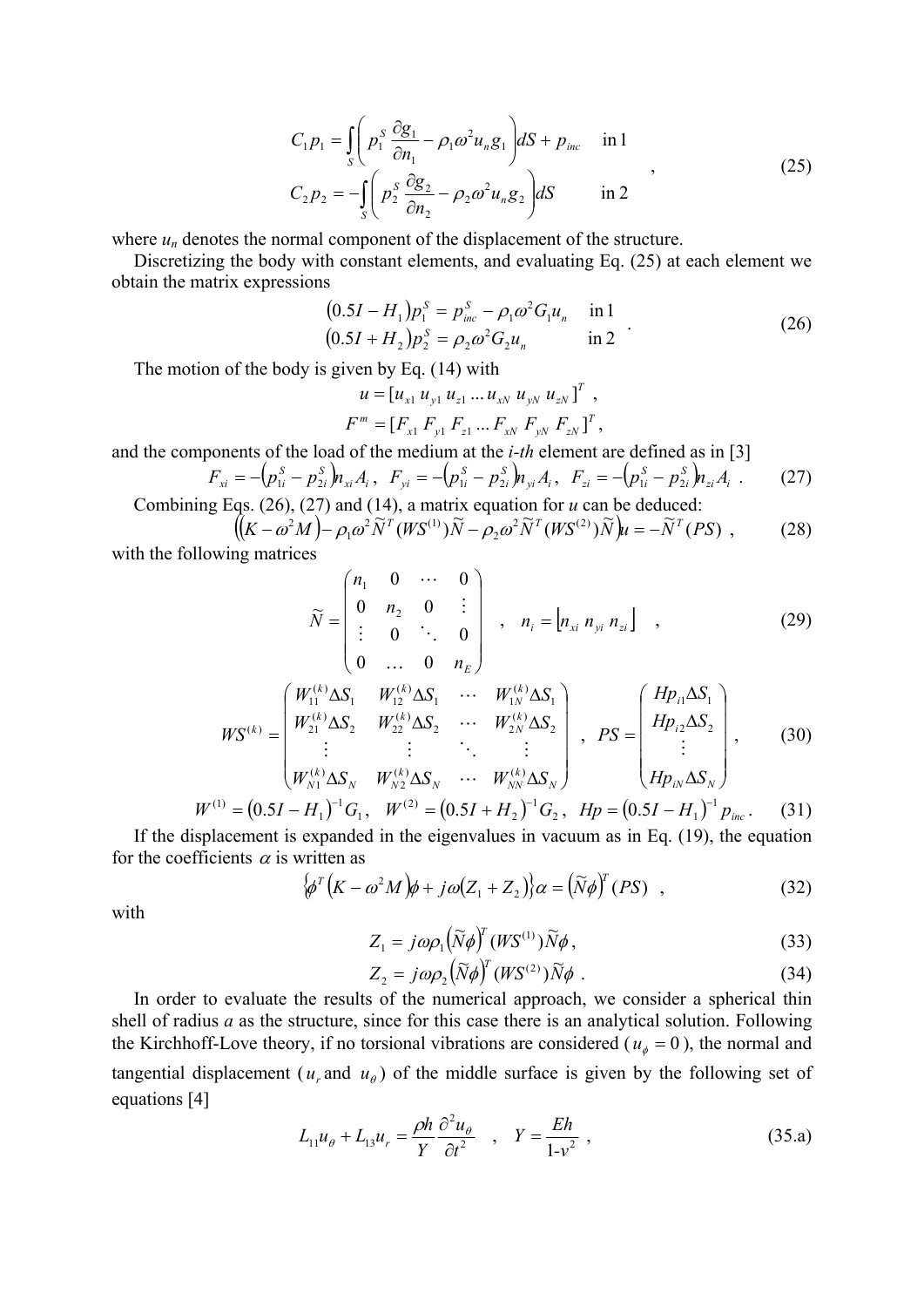$$
L_{31}u_{\theta} + L_{33}u_{r} = \frac{1}{Y}\left(-\rho h \frac{\partial^{2} u_{r}}{\partial t^{2}} + p_{ext}\right) , \qquad (35.b)
$$

$$
L_{11} = \frac{1+\beta^2}{a^2} \left( \frac{\partial^2}{\partial \theta^2} + \cot \theta \frac{\partial}{\partial \theta} - v - \cot^2 \theta \right) , \qquad (35.c)
$$

$$
L_{13} = \frac{-\beta^2}{a^2} \left( \frac{\partial^3}{\partial \theta^3} + \cot \theta \frac{\partial^2}{\partial \theta^2} - \left( v + \cot^2 \theta \right) \frac{\partial}{\partial \theta} \right) + \frac{1 + v}{a^2} \frac{\partial}{\partial \theta} , \qquad (35. d)
$$

$$
L_{31} = \frac{-\beta^2}{a^2} \left( \frac{\partial^3}{\partial \theta^3} + 2 \cot \theta \frac{\partial^2}{\partial \theta^2} - \left( 1 + v + \cot^2 \theta \right) \frac{\partial}{\partial \theta} + \cot \theta \left( 1 - v + \frac{1}{\sin^2 \theta} \right) \right) \tag{35.e}
$$

$$
+ \frac{1 + v}{a^2} \left( \frac{\partial}{\partial \theta} + \cot \theta \right) ,
$$

$$
L_{33} = \beta^2 a^2 \left( \nabla_{\theta}^2 \nabla_{\theta}^2 + \frac{1 - \nu}{a^2} \nabla_{\theta}^2 \right) + \frac{2(1 + \nu)}{a^2} , \nabla_{\theta}^2 = \frac{1}{a^2 \sin \theta} \frac{\partial}{\partial \theta} \sin \theta \frac{\partial}{\partial \theta} , \n(35. f)
$$

where *E* is the Young's modulus, *v* the Poisson's ratio and  $\beta^2 = h^2 / 12a^2$ .

The displacement components  $u_r$  and  $u_\theta$  can be expanded in spherical harmonics

$$
u_r = \sum_n W_n P_n(\cos \theta) \quad , \quad u_\theta = \sum_n V_n \sin \theta \, P'_n(\cos \theta) \quad , \tag{36}
$$

and the sound fields in both regions are given by

$$
p_1 = p_{inc} + \sum_n D_n h_n^{(2)}(k_1 r) P_n(\cos \theta) \quad , \quad k_1 = \omega / c_1 \tag{37.1}
$$

$$
p_2 = \sum_n T_n j_n (k_2 r) P_n (\cos \theta) , \quad k_2 = \omega / c_2
$$
 (37.b)

Inserting (36) into (35) together with the boundary conditions of continuity of normal displacement, the coefficients  $W_n$ ,  $V_n$ ,  $D_n$  and  $T_n$  can be determined.



*Fig. 7: Modes of the spherical shell*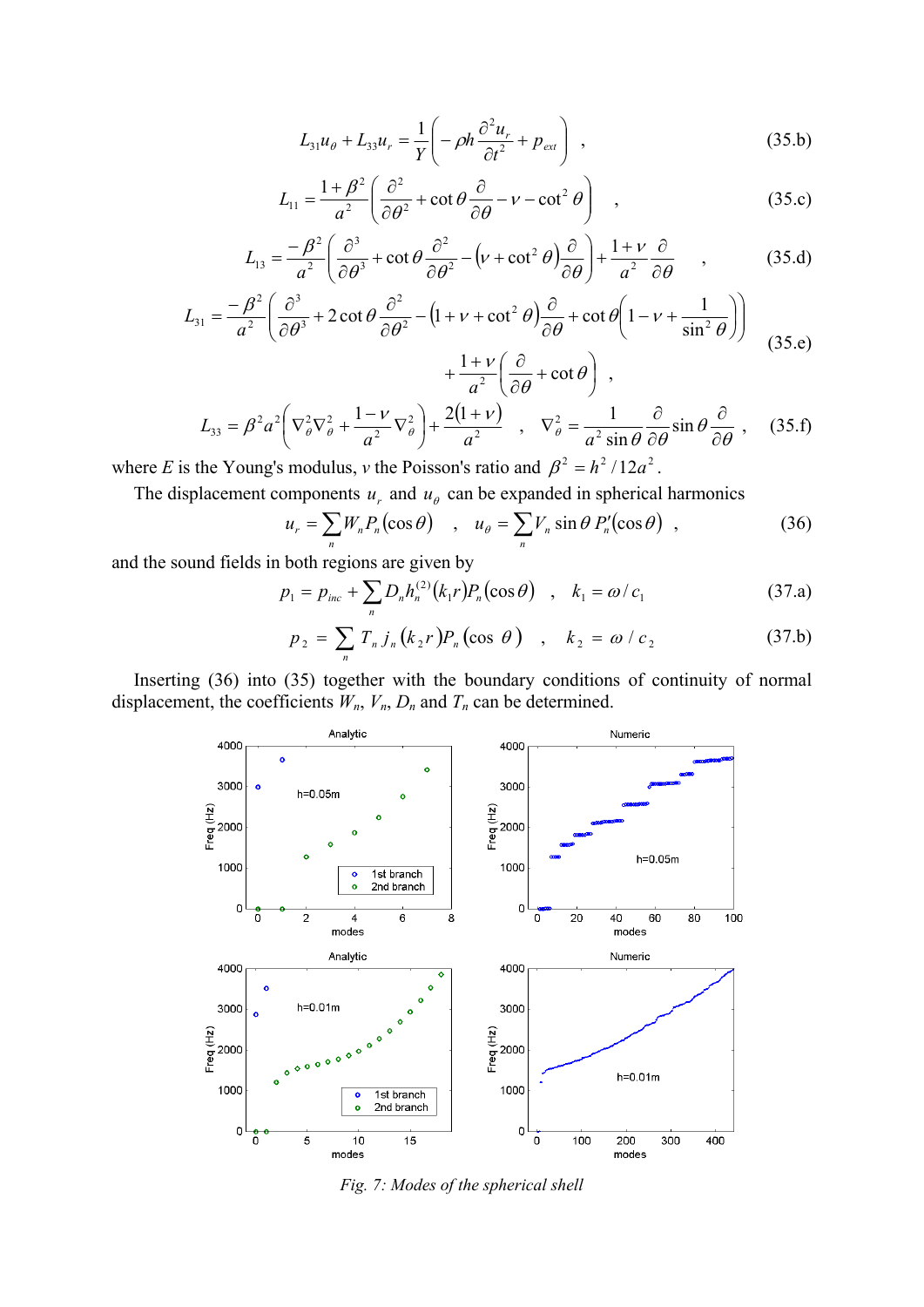The analytic eigenfrequencies are given by the expression

$$
\omega_n = \frac{c_p}{a\sqrt{2}} \sqrt{U_n^{(1)} + U_n^{(2)} \pm \sqrt{\left(U_n^{(1)} - U_n^{(2)}\right)^2 + 4n(n+1)\left(U_n^{(3)}\right)^2}} \quad . \tag{38}
$$

with

$$
U_n^{(1)} = 2(1+\nu) + \beta^2 n(n+1)(n(n+1)+\nu-1) , \quad U_n^{(2)} = (1+\beta^2)(n(n+1)+\nu-1) ,
$$
  

$$
U_n^{(3)} = \beta^2 (n(n+1)+\nu-1) + 1 + \nu , \quad c_p = \frac{E}{\rho(1-\nu^2)} .
$$

Eq. (38) has two branches, one for the + sign and the other for the − sign, which indicates that if the number of terms of the expansions (36) is *N*, the number of eigenmodes considered is 2*N*. A comparison of the analytical modes calculated using (38) and the modes computed numerically is presented in Fig. 7 for two different values of *h*. The number of numerical modes is clearly a lot bigger than the analytical ones in part because all possible modes are computed (for the analytical case only axisymmetric modes are considered) and also the method to find the numerical modes provide solutions that differ in small quantities.



*Fig. 8: Transmitted and scattered waves due to a spherical thin shell* 

The sound field is evaluated inside the sphere at a radius *a*/2 and outside the sphere at a radius 2*a*. A comparison of the results of the numerical approach and the analytical solution is shown in Fig. 8. The transmitted field shows similar form but the amplitude differs significantly from the analytical solution at some angles (upper curves), while the agreement of the scattered field is a lot better (lower curves). The agreement seems to improve when the thickness of the shell decreases. To explain this difference in accuracy we recall that the sound pressure at the outer surface of the sphere is a sum of incident and scattered wave, while the pressure at the inner surface is only the transmitted wave. Since the magnitude of the scattered and transmitted wave is smaller than the magnitude of the incident wave, the errors in the values of the scattered and transmitted waves have a bigger influence on the sound field inside the structure than outside, as is observed in Fig. 8.